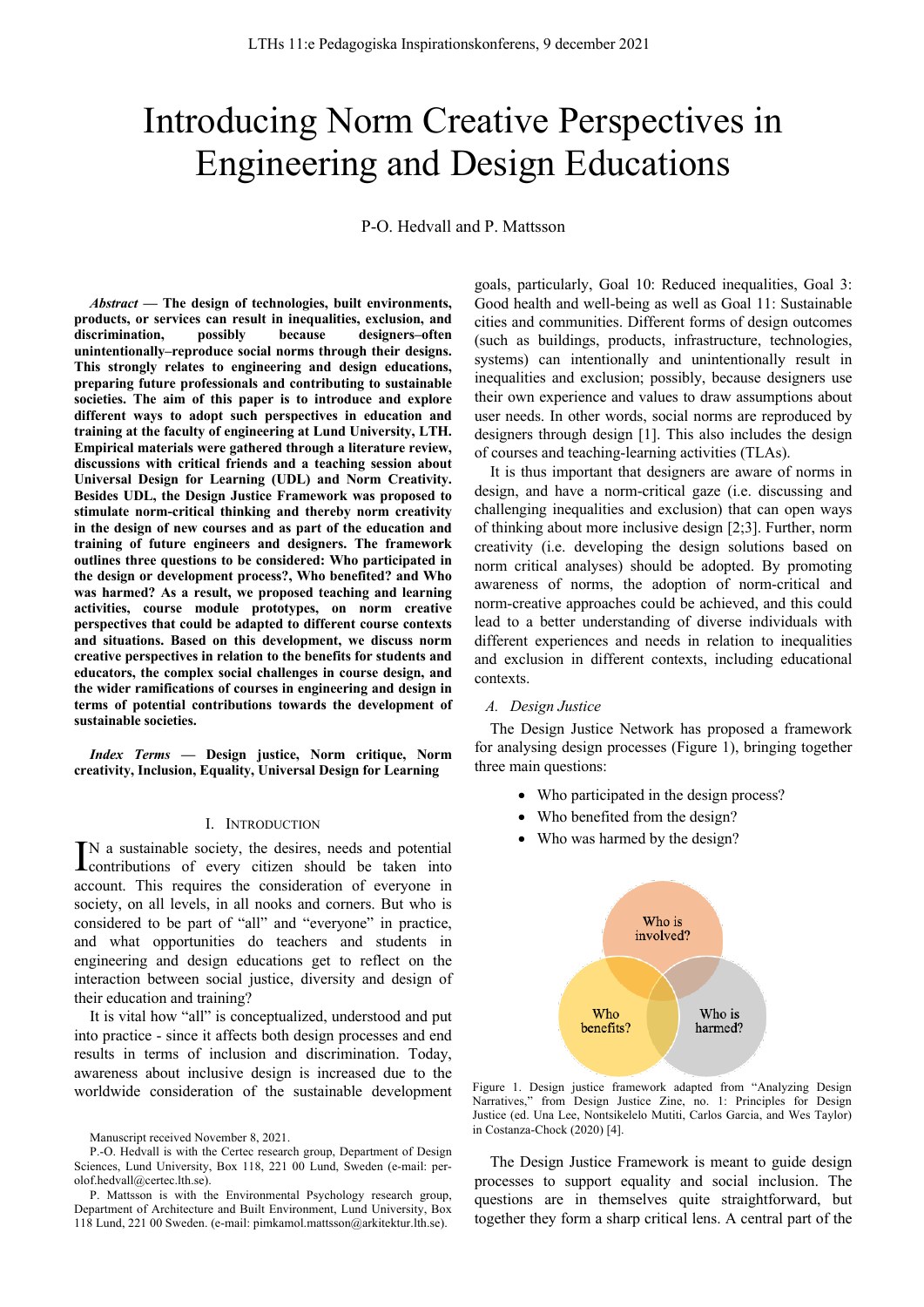questions is "Who?". Awareness of what norms influence the understanding of this "who" are crucial to avoid reiterating harmful norms. This is highly relevant also to higher education, considering its important role to educating and training future engineers, architects and designers. Norm awareness and a rich understanding of "all" and "who" is also relevant to teachers when creating courses or TLAs.

# *B. Norms, Norm critique and Norm creativity*

Based on Alves Silva et al. [5], definitions of these core concepts are provided as follows:

- *Norms* are assumptions, expectations, and ideals about how we should live together and thereby, specifying what is right and wrong and how ones should behave in different contexts or settings. A typical example of a social norm is that we should not hurt anyone. Another example is working hours from 9-to-5 or eight working hours per day. Unawareness of norms in design may contribute to inequalities or exclusion.
- *Norm critique* is the process of analysis and questioning of norms that can lead to different kinds of discrimination. Norm critique would reveal what/who norms include and what/who norms exclude.
- *Norm creativity* is an approach to create new, more inclusive and equal design solutions as well as opportunities based on norm-critical analysis.

# *C. Aim*

The aim of this paper is threefold: 1) to introduce design justice perspectives in the context of education and training, 2) to present examples of course modules involving norm awareness to introduce the notions of norm critique and norm creativity and 3) to discuss norm creativity in an LTH context.

# II. EXAMPLES OF COURSE MODULES

We developed three course modules with the overarching aim to stimulate students' reflection on norms in engineering and design in relation to individual diversity, design justice and social aspects of sustainability.

Several publications [1-3] addressing norm critique and norm creativity were found. They point to the important roles norms play in design to support accessibility, inclusivity, and equality. In addition, we are grounding the TLAs in Universal Design for Learning (UDL) [6-8], seeking to provide multiple ways to prepare for classes, engage in the activities and express learning and knowledge.

# *A. Module 0 – Introducing norms and norm critique*

This first module aims to build background knowledge of this new topic to students. The module comprises a lecture raising awareness of norms and an individual photo-based assignment encouraging students to be norm critical. The students are asked to find and reflect on two examples of designs that may contribute to exclusion/inequality, and inclusion/equality, respectively. All students will be provided equal opportunities to access information and

learning materials, and to reflect on their own learning in different ways (such as oral presentation, text, sketches, photos, or their combinations). In line with Bigg's SOLO taxonomy [9], students are expected to develop the understanding of norms and norm creativity from unistructural level towards relational level.

# *B. Module 1 – Group assignment*

The aim of this module is to guide students to apply norm critical and norm creative approaches to suggest what design solutions might be. It is expected that students would obtain the prior knowledge through the previous module and further develop the understanding by means of active TLAs. For the group assignment, groups of 4-5 students are asked to identify a norm challenge or problem in everyday design and propose at least one design solution. The module also includes peer group feedback and oral presentations with opportunities to obtain feedback from the rest of the class and teachers, and to reflect on their works. Students will be provided multiple ways to express their learning and knowledge through oral presentations, texts or sketches. Throughout the module, all students are expected to obtain a better understanding at the relational level in accordance with the SOLO taxonomy [9].

# *C. Module 2 – Norm creative speed project*

This module consists of a full-day project, where the students iterate through a full design process. They are expected to involve participants/end users and, at the end of the day, to present their sketches and prototypes. The speed project is meant to offer learning opportunities by applying the design justice framework in a norm creative design project. The students work in teams of 4-5 students on a design project on the theme "Transitions". This theme pinpoints the informative and elucidating process stage where a transformation is happening, from one activity to another, from one phase or stage to another. Examples are, stepping on a bus, going to the gym, convening with other students, and finding a place to study together, starting to work from home, and graduating high school. Transformations often involve categorisations (from pedestrian to bus passenger, etc.) of some kind and operate on different scales, and the students can select a scale that fits their interest. Potential end-users from different backgrounds are expected to be involved all day, for consultation and engagement as participants in design activities and tests. The students are asked to consider carefully how to involve the users, e.g., when, how and on what level, as co-creation is a key component of working with inclusive development.

We consider this module as a stand-alone one to serve both formative and summative assessments.

# III. DISCUSSION

# *A. Teaching norms, norm critique and norm creativity*

Combinations between lecture-based, task- and problembased learning activities have been proposed for teaching this subject. It has been found that the students positively responded to different strategies of combining lecture-based with project-based learning [10]. In this case, traditional lectures are applied aiming to provide the understanding at